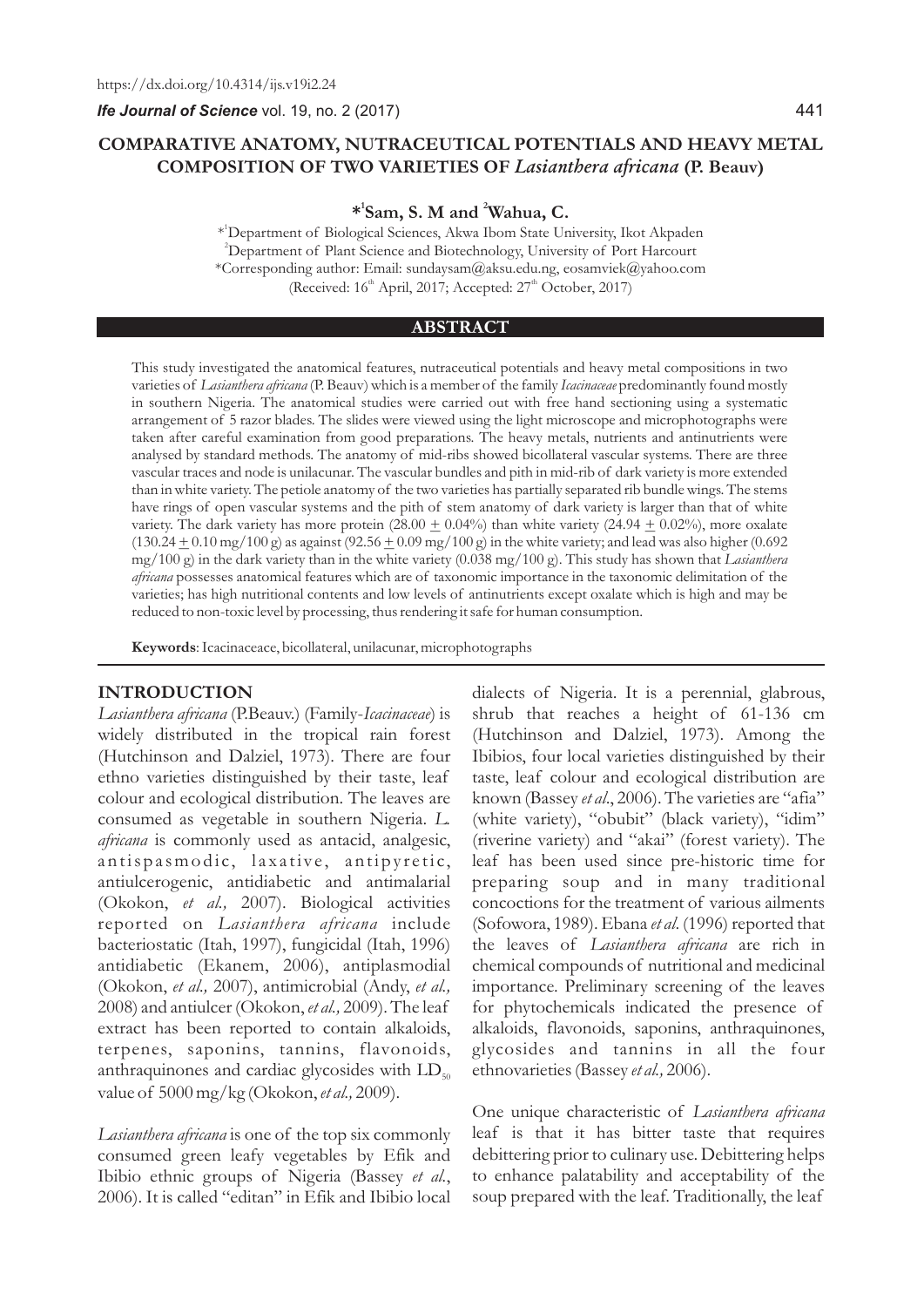is usually debittered by squeeze washing with water or treatment with aqueous extract from unripe plantain peel ash. The use of higher concentration of unripe plantain peel ash usually gives objectionable flavour to the soup prepared with the debittered leaf and may have negative effect on other beneficial constituents in the leaf.

The relevance of this study is to enhance information on the existing literature and taxonomic characteristics of dark and white varieties of *Lasianthera africana* due to the economic importance of this plant. Thus, the objectives of this study is aimed at providing information on the comparative anatomy, nutrients, antinutrients and heavy metals composition of dark and white varieties of *Lasianthera africana*.

# **MATERIALS AND METHODS Collection of plant samples**

The fresh leaves of *Lasianthera africana* used for this study were collected from Uyo Village in Akwa Ibom State and were identified by a taxonomist in the Department of Biological Sciences, Akwa Ibom State University.

### **Anatomical studies**

Leaves of the plant were fixed in formaldehyde, acetic and 70% alcohol (FAA) in the ratio of 1:1:18 of 40% formaldehyde, acetic acid and 70% alcohol for at least 48 hours following the method of Johanson, (1978). The free hand sectioning using a systematic arrangement of 5 razor blades as described by Wahua *et al*. (2013) was also adopted. Microphotographs were taken from good preparations.

# **Determination of nutrient substances**

Analyses of the nutrient content of the two varieties of *Lasianthera africana* were carried out using the method of AOAC (1990).

# **Anti-nutritive Tests**

The method of AOAC (1990) was employed to determine the level of hydrocyanide, oxalate, phytate and tannins.

# **Determination of heavy metals**

The method of AOAC (1990) was used to determine the level of Cd, Cr, Pb, Ni and V using Atomic Absorption Spectrophotometer (AAS) (Unicam Solar 969).

### **RESULTS**

The anatomy of mid-ribs indicates bicollateral vascular systems. There are three vascular traces and node is unilacunar. The vascular bundles and pith in mid-rib of dark variety is more extended than in white variety. The petiole anatomy of the two varieties has a partially separated rib bundle wings revealed with arrow. The stems have rings of open vascular systems and the pith of stem anatomy of dark variety is larger than that of white variety (Plates 1-6)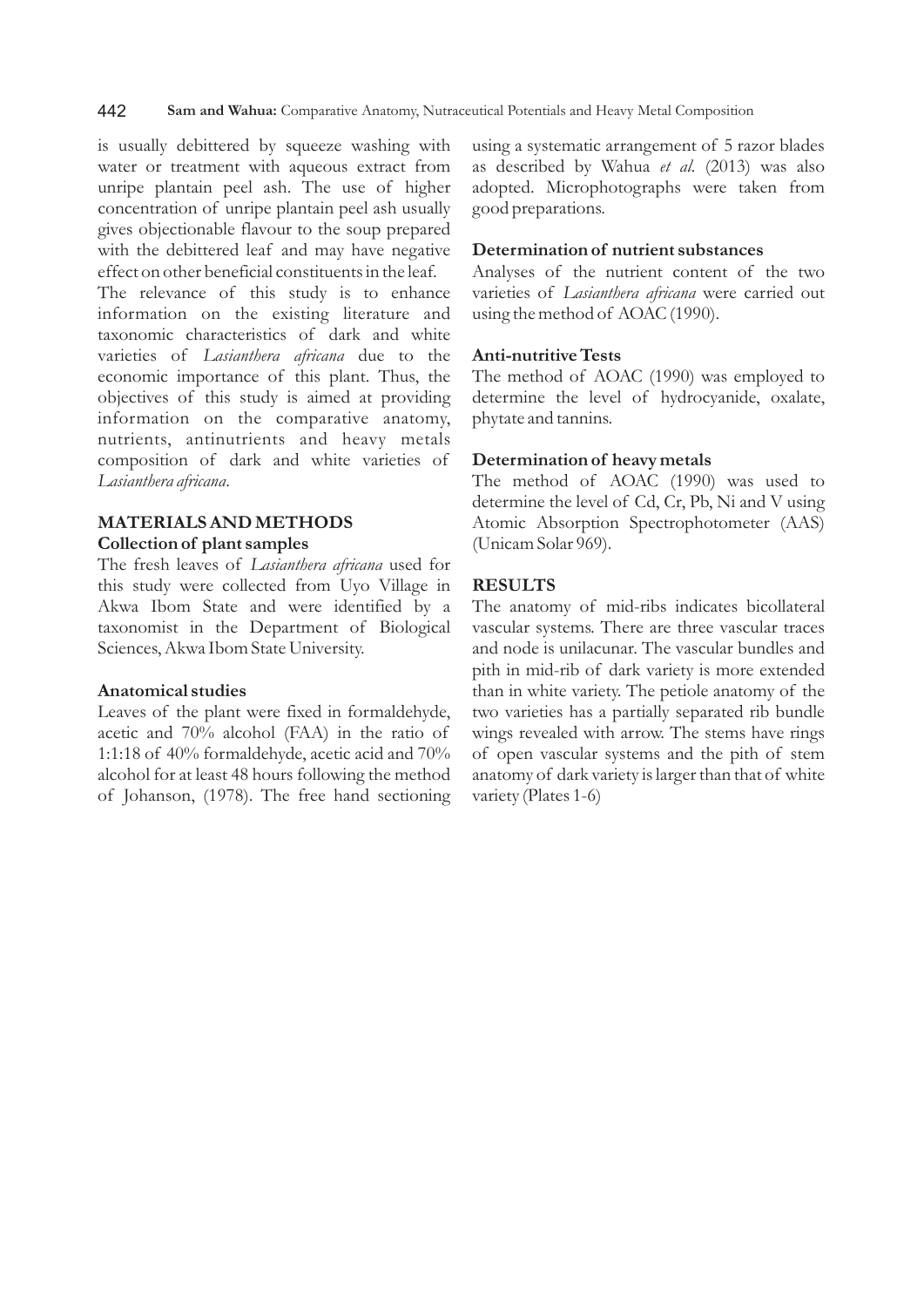

*Lasianthera africana* (dark green) Plate 1: Mid -rib Anatomy , Plate 2:Petiole Anatomy, Plate 3: Stem Anatomy



Lasianthera african a (light green) Plate 4: Mid-rib Anatomy, Plate 5:Petiole Anatomy, Plate 6: Stem Anatomy

**KEY**: **E** represents Epidermis, **H** represents Hypodermis, **C**represents General cortex, **V**– vascular bundles, **P** – Pith.

In the antinutrient analysis, a value of  $12.78 \pm 0.06$ mg hydrocyanide /100 g of leaves was obtained in dark variety and  $12.59 \pm 0.08$  mg/100 g for white variety. Dark variety has tannin content of  $9.52 \pm$ 0.05 mg/100 g while white variety had 14.63  $\pm$ 

0.03 mg/100 g. Dark variety has phytate content of  $3.99 \pm 0.02$  mg/100 g while white variety has 7.48  $\pm$  0.04 mg/100 g. Dark variety has oxalate content of  $130.24 \pm 0.10$  mg/100 g while white variety has  $130.24 \pm 0.10$  mg/ $100$  g (Table 1)

**Table1:** Results of Antinutrient Composition of *Lasianthera africana* (values in mg/100 g)

| <b>SAMPLE</b> | <b>HCN</b>     | <b>TANNIN</b>  | <b>PHYTATE</b> | <b>OXALATE</b>  |
|---------------|----------------|----------------|----------------|-----------------|
| Dark Variety  | $12.78 + 0.06$ | $9.52 + 0.05$  | $3.99 + 0.02$  | $130.24 + 0.10$ |
| White Variety | $12.59 + 0.08$ | $14.63 + 0.03$ | $7.48 + 0.04$  | $92.56 + 0.09$  |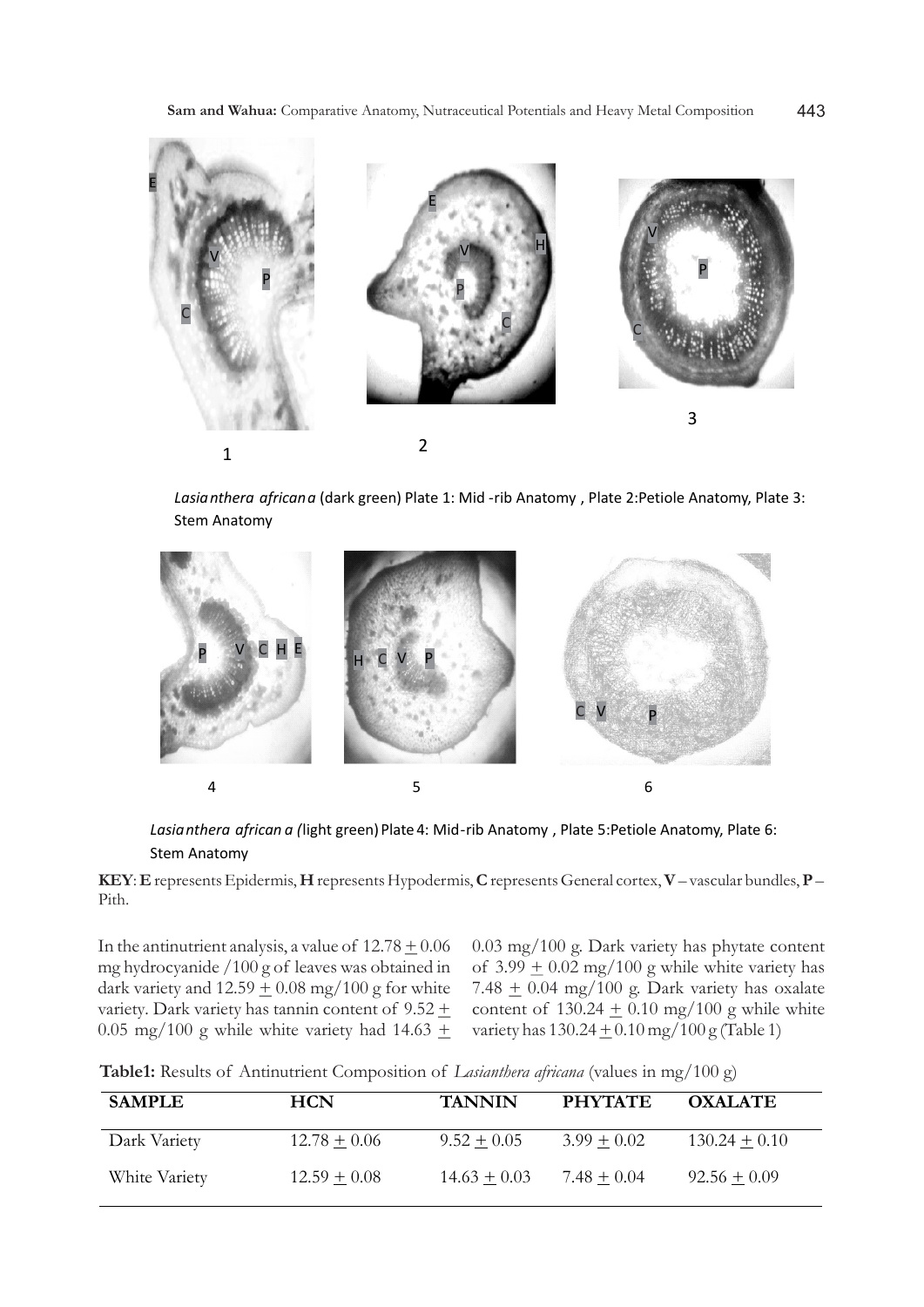Dark variety has moisture content of  $5.50 +$ 0.12% while white variety has  $19.50 + 0.11$ %. Dark and white varieties had ash content of  $7.39 \pm$ 0.03 and 6.75  $\pm$  0.04% respectively. Dark variety has fibre content of  $5.82 \pm 0.01\%$  while white was  $4.50 + 0.01\%$ . Dark variety has protein content of  $28.00 + 0.04\%$  while white variety had a value of 24.94  $\pm$  0.02%. The lipid content of dark and white variety was 2.96  $\pm$  0.02 and 5.50  $\pm$  0.04% respectively. Dark variety had carbohydrate content of 55.83  $\pm$  0.49% while that of white variety was  $53.31 + 0.45\%$  and the caloric value of dark and white varieties was  $361.96 \pm 0.63$  and  $407.50 \pm 0.51$  kcal respectively (Table 2).

Dark variety has lead content of 0.692 mg/100 g of leaves analysed, while white variety was 0.0380.692 mg/100 g. Both varieties had equal vanadium content of 0.004%. Dark variety has copper content of 0.0016% while white variety has a value of 0.004%. Dark variety has cadmium content of 0.008% while white variety had 0.002%, and the nickel content in dark variety and white varieties was 0.0036 and 0.004% respectively (Table3).

| Table 2: Proximate Composition of Dark and White Varieties of Lasianthera africana |  |  |  |  |  |
|------------------------------------------------------------------------------------|--|--|--|--|--|
|------------------------------------------------------------------------------------|--|--|--|--|--|

| <b>PARAMETERS</b>    | <b>DARK VARIETY</b> | <b>WHITE VARIETY</b> |
|----------------------|---------------------|----------------------|
| Moisture $\%$        | $5.50 \pm 0.12$     | $19.50 \pm 0.11$     |
| Ash $\%$             | $7.39 \pm 0.03$     | $6.75 \pm 0.04$      |
| Fibre $\%$           | $5.82 + 0.01$       | $4.50 + 0.01$        |
| Protein %            | $28.00 \pm 0.04$    | $24.94 \pm 0.02$     |
| Lipid $\%$           | $2.96 \pm 0.02$     | $5.50 \pm 0.04$      |
| CHO $\%$             | $55.83 \pm 0.49$    | 53.31 $\pm$ 0.45     |
| Caloric value (Kcal) | $361.96 + 0.63$     | $407.50 + 0.51$      |

**Table 3:** Concentration of Heavy Metals in Dark and White Varieties of *Lasianthera africana*

| Sample           | Pb<br>(mg/100g) | V (mg/100 g) | Cu<br>(mg/100g) | $\mathbf{C} \mathbf{d}$<br>(mg/100g) | Ni $(mg/100 g)$ |
|------------------|-----------------|--------------|-----------------|--------------------------------------|-----------------|
| Dark<br>Variety  | 0.692           | 0.004        | 0.002           | 0.008                                | 0.004           |
| White<br>Variety | 0.038           | 0.004        | 0.004           | 0.002                                | 0.004           |

#### **DISCUSSION**

The anatomy of mid-ribs reveals bicollateral vascular systems. There are three vascular traces and node is unilacunar. The vascular bundles and pith in mid-rib of dark variety is more extended than in white variety. The petiole anatomy of the two varieties has a partially separated rib bundle wings. The stems have rings of open vascular systems and the pith of stem anatomy of dark variety is larger than that of white variety. These anatomical features are of great taxonomic importance, since they are less affected by the environment (Stace, 1980). The vascular system of leaf and stem are also of taxonomic interest and value. These results are in accordance with the observations of Wahua and Sam (2013, 2016) who reported the comparative chemotaxonomic investigations on *Physalis angulata* Linn. and *Physalis micrantha* Linn. and also the taxonomic studies on *Solanum macrocarpon* Linn. and *Solanum incanum* Linn respectively.

The concentrations of the antinutrients in both dark and white varieties of *Lasianthera africana* was not on the high side as to constitute a health hazard, as they are within the safe level (Brown, 2007). The low concentration of antinutrients makes the plant safe for use. Antinutrients are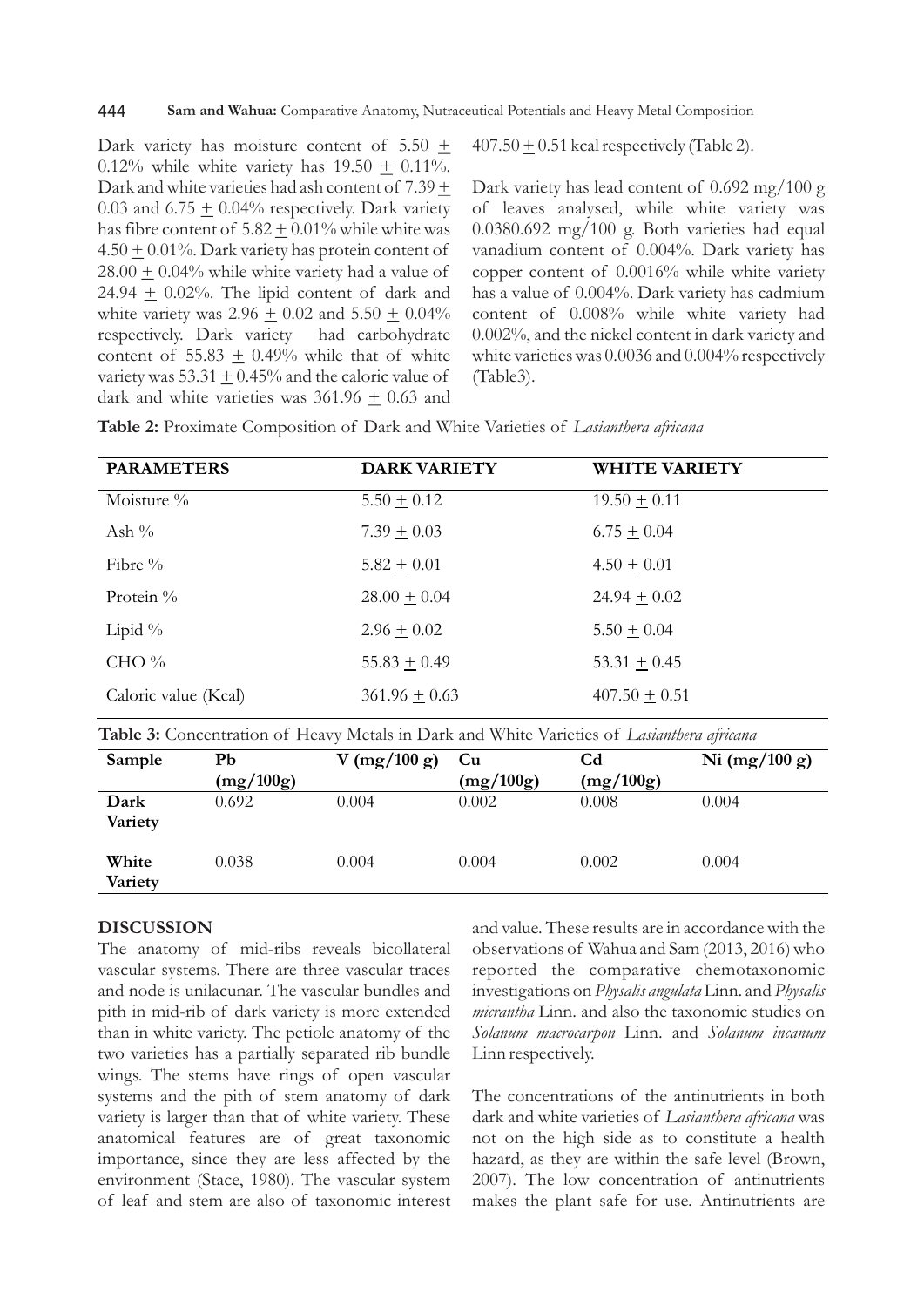required in low concentrations to effect biochemical changes; hence the plant may be effective as ethnomedicine (Okaka and Okaka, 2001).

The presence of phytate (Phytic acid) in these varieties which is a hexaphosphate derivative of inositol is an important, storage form of phosphorus in plant. It causes calcium and zinc deficiency in man when in excess, the deficiency of these minerals results in Oteo-malacia, anaemia and rickets. However, it plays an important role in determining starch digestibility in food (Osagie, 1998). In plants it serves the purpose of preservation. Probably, because of its presence, the leaves provide anti-inflammatory action on wounds, burns and ulcers.

High content of tannin decreases protein quality by decreasing digestibility and causes damage to the intestinal tract (Butter, 1989). Dutta (1993) said that tannins are responsible for the flavor in tea and its use in the treatment of skin eruption and for other medicinal purposes due to their astringent properties.

The dark and white varieties of *Lasianthera africana*  consumed mostly by the people of the southern Nigeria contain high nutritional value. Regular use of plant foods rich in protein makes a valuable addition to a diet (Wardlaw and Kessel, 2002). Fats insulate and protect body organs and also transport fat-soluble vitamins. The minimal intake of carbohydrate is 50 to 100 g per day, 60% of total energy intake is a typical recommendation (Wardlaw and Kessel, (2002). High carbohydrate and low fat diet aids control of hypertension and prevent obesity. Fat and protein stimulate the release of the hormone –gastric inhibitory peptide (GIP) from the walls of the small intestine. GIP slows the release of stomach contents into the small intestine (Wardlaw and Kessel, 2002).The high nutrient content of this plant tend to lend support to the benefits that consumers may derive since food rich in macronutrients are beneficial to the body (Okaka and Okaka, 2001).

### **CONCLUSION**

The dark and white varieties of *Lasianthera africana*  consumed mostly by the people of southern Nigeria have high nutritional values. The two possess anatomical features which are of great taxonomic importance in the taxonomic delimitation of the varieties. There is need for further studies on the characterization and toxicity level of the bioactive compounds.

#### **REFERENCES**

- A.O. A. C. (1990). Association of Official Analytical Chemists. *Official Methods of Analysis*, 10th Ed., Washington DC.
- Andy, I. E.; Eja, M. E, Mboto, C. I.(2008). An Evaluation of the antimicrobial potency of *Lasianthera africana* (BEAUV) and *Heinsia crinata* (G.Taylor) on *Escherichia coli Salmonella typhi, Staphylococcus aureus and Candida albicans*. *Malaysian Journal of Microbiology.* 4(1):25-29.
- Bassey, M. E., E. U. I. Etuk, R. Ubom and I. E. Obop (2006). Chemotaxonomic study of *Lasianthera africana* (Icacinaceae) in Akwa Ibom State of Nigeria. *Nigerian Journal of Botany*Vol.19 (1) 99-102.
- Brown, A. C. (2007). *Chemistry of Food Composition*: Understanding Food: Properties and preparation 3rd Edn., Wadsworth Publishing Co., United States, pp. 46-49.
- Butter, L. G. (1989). Effects of condensed tannins on animal nutrition in chemistry and significance of condensed tannins. R. W. Hermingway and J. J. Karchesy Eds. Plenim Press. New York. Pp 391-402
- Dutta, A. C. (1993): *Botany for Degree students* (6<sup>th</sup>) edn.). London, Oxford University Press. 708pp
- Ebana, R. U. B; Essien, A. I; Ekpa, O. D. (1996). Nutritional and potential medicinal values of the leaves *Lasianthera africana* (BEAUV). *Global Journal of Pure Science*.1:1-8.
- Ekanem, A., (2006): Antidiabetic activity of ethanolic leaf extract and fractions of *Lasianthera africana* on alloxan diabetic rats. M.Sc. thesis, Uyo Univ., Nigeria.
- Hutchinson, J., Dalziel, J.M., (1973): *Flora of West Tropical Africa*. 2nd edition. Crown Agents for Overseas Government and Administration.Vol.1, part.2, pp.638.
- Itah, A.Y., (1996): Screening of plant's parts for fungicidal properties. *Trans. Nig. Soc. Bio. Conserv.,* 4(1): 26 – 40.